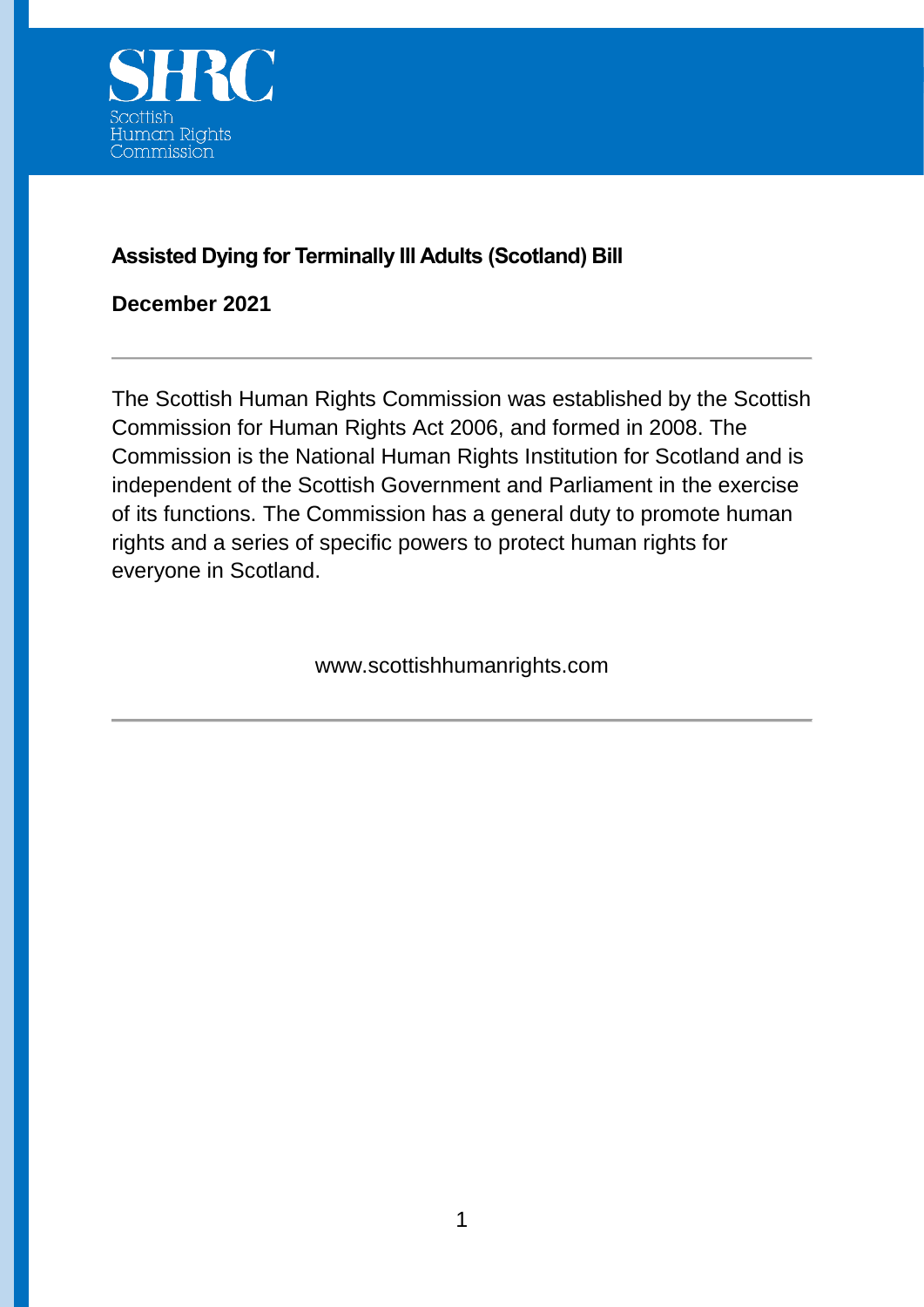### **Introduction and previous submission**

In 2014, the Commission responded to the consultation on the Assisted Suicide (Scotland) Bill 2013, outlining the human rights considerations for state regulation of assisted dying. The submission, which we attach, set out the framework within which determinations on whether to adopt legislation permitting assisted death may be made. The human rights standards outlined therein remain pertinent and this response should be read alongside our previous submission.

#### In summary:

- Assisted dying has been considered in relation to the following rights from the European Convention on Human Rights (ECHR):
	- $\circ$  The right to life (Article 2);
	- $\circ$  The right to freedom from degrading treatment (Article 3);
	- $\circ$  The right to respect for private and family life (Article 8);
	- o The right to freedom of thought, conscience and religion (Article  $9$ <sup>1</sup> and;
	- $\circ$  The right to freedom from discrimination (Article 14).

We address the right to life and the right to respect for private and family life in more detail below, in response to the consultation questions.

- The European Court of Human Rights (ECtHR) has not taken the view that the ECHR requires either the prohibition or the permission of assisted dying. The approach of the ECtHR is to recognise that domestic authorities are better placed than the Court to decide on nationally sensitive issues (this is known as the "margin of appreciation").
- The ECtHR has consistently found that the right to private and family life encompasses the right to decide how and when to die, and in particular the right to avoid a distressing and undignified end to life (provided that the decision is made freely). However, it continues to recognise the margin of appreciation allowed to states to determine whether assisted dying should be permitted. We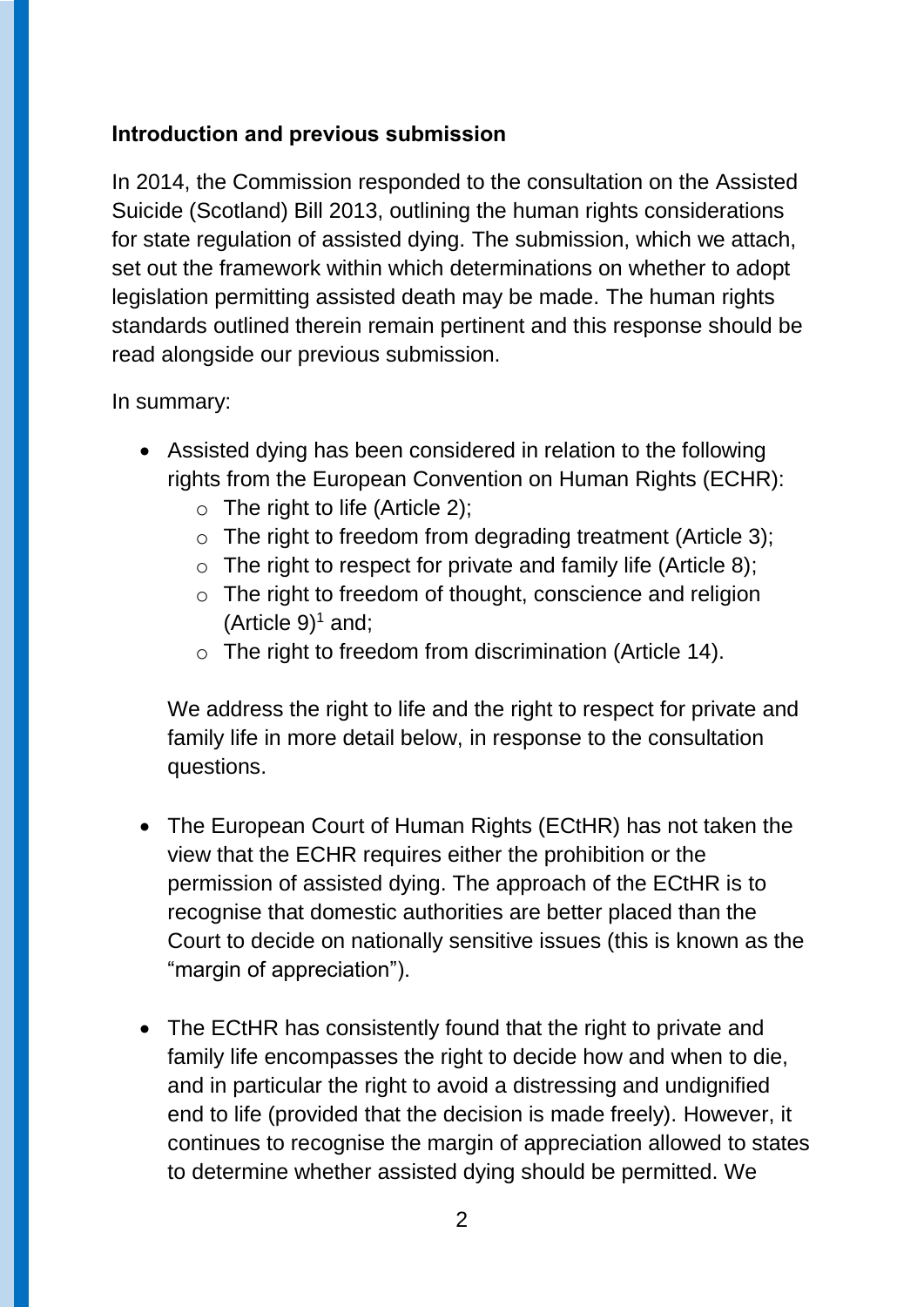address the assessment of that margin of appreciation in more detail below.

- If a State does criminalise assisted dying, it has an obligation to ensure that related offences are clearly defined in law, and a clear policy as to when it would, and would not, be appropriate to prosecute individuals who help others to die is indispensable.
- The principle of legality under the ECHR calls for the law to be foreseeable. In the Commission's view there is a strong case for increased clarity in the law of Scotland on the criminalisation of assisted suicide in Scotland, following the decision of the House of Lords in *Purdy v DPP*, as discussed in our 2014 submission*<sup>2</sup> .*

In this submission, we will address developments in human rights standards and apply the human rights framework to the present proposals.

#### **Developments in human rights standards for disabled people**

Since 2014, the understanding of disabled people's rights in terms of the Convention on the Rights of Persons with Disabilities (CRPD) has evolved and continues to do so. Scotland (via the UK) is party to CRPD, a Convention grounded in the social model of disability which requires respect for difference and acceptance of disabled people as part of human diversity and humanity, and recognition and removal of the barriers which serve to disable people.

### **Right to life**

As the proposals acknowledge, there are significant fears among some members of the disability community about the impact assisted dying could have on the protection of their right to life. It is important to acknowledge that these fears may be heightened following experiences of the pandemic, which raised queries around the provision of life-saving treatment to disabled people and concerns about quality of life judgments<sup>3</sup>.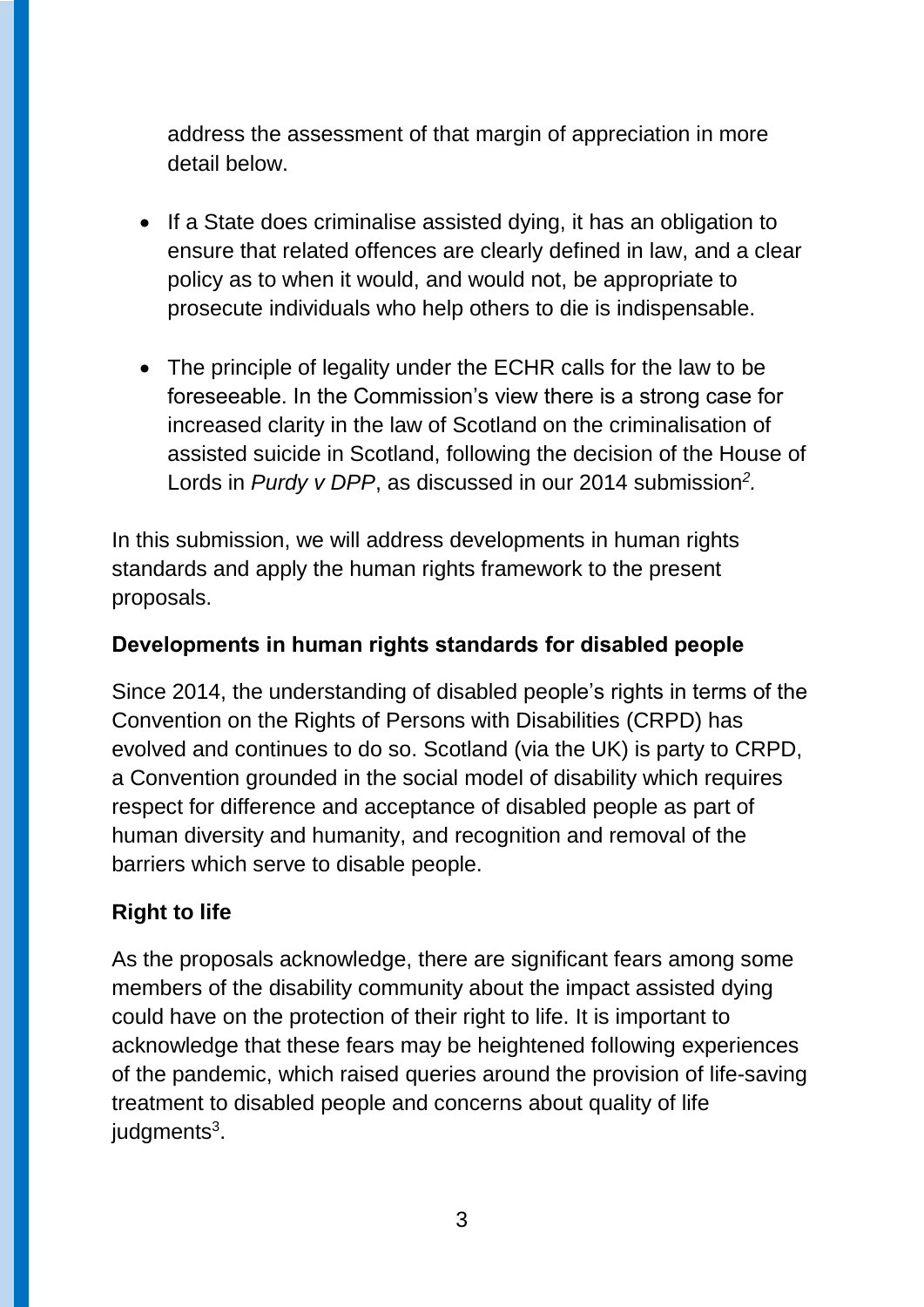A report by the UN Special Rapporteur on the Rights of Persons with Disabilities, Catalina Devandas-Aguilar, in December 2019, examines the concerns of disabled people within the framework of the Convention on the Rights of Persons with Disabilities<sup>4</sup>. She sets out a series of recommendations for states considering legalising any form of assisted dying. Firstly, states should conduct extensive discussions with the active participation of organisations representing persons with disabilities. If assisted dying is to be permitted, it must be accompanied by strong measures to protect the right to life of persons with disabilities:

- Access to assisted dying should be restricted to those who are at the end of life; having an impairment should never be a reason for assisted dying to be permitted.
- The free and informed consent of persons with disabilities must be secured on all matters relating to assisted dying and all forms of pressure and undue influence prevented.
- Access to appropriate palliative care, rights-based support, home care and other social measures must be guaranteed.
- Accurate information about the prognosis and availability of peersupport counselling must be provided.
- Accountability regulations must be established requiring collection and reporting of detailed information about each request and intervention for assistance in dying.

We wish to highlight the importance of ensuring that adequate support for the full range of human rights for disabled people is a fundamental component to reducing risks to their right to life, without which the risk that they may be placed in a position where they feel they are a burden on society or loved ones may persist.

## **Right to equal recognition before the law**

Article 12 CRPD provides the right to equal recognition before the law. The elaboration of this right by the Committee on the Rights of Persons with Disabilities (which oversees CRPD) states that perceived or actual deficits in mental capacity must not be used as justification for denying legal capacity. Rather, it requires that support be provided in the exercise of legal capacity<sup>5</sup>. This must be carefully considered in relation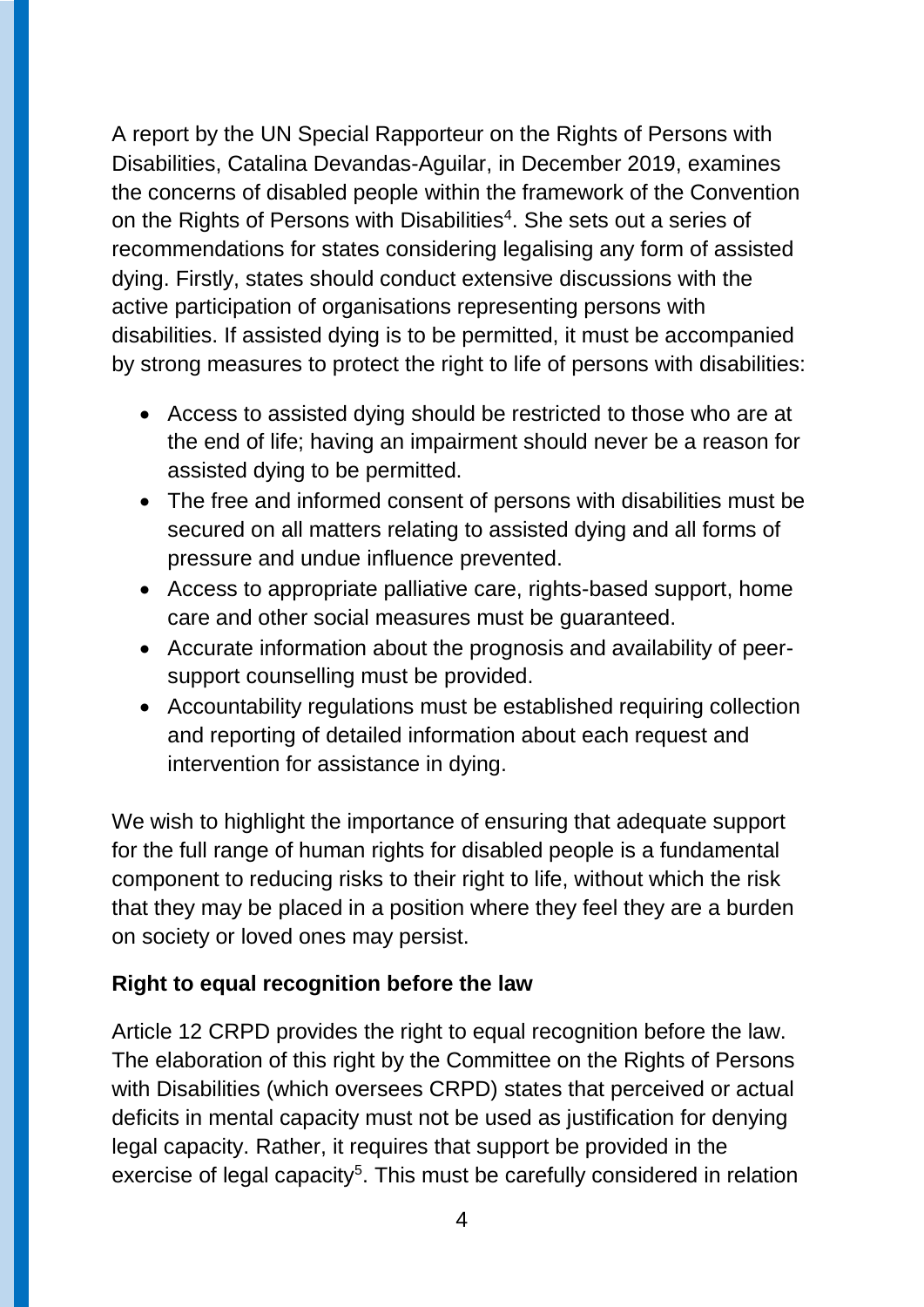to the proposals to restrict access to assisted dying to "competent adults" as determined by the test of mental capacity set out in the Adults with Incapacity (Scotland) Act 2000.

The CRPD Committee points out

"The concept of mental capacity is highly controversial in and of itself. It is not, as it is commonly presented, an objective, scientific and naturally occurring phenomenon. Mental capacity is contingent on social and political contexts, as are the disciplines, professions and practices which play a dominant role in assessing mental capacity."<sup>6</sup>

However, the drive to ensure equal recognition of legal capacity must also ensure that sufficient safeguards are provided to ensure that consent is informed and free from undue influence. Both the ECHR<sup>7</sup> and CRPD<sup>8</sup> emphasise the State's obligation to put in place a procedure capable of ensuring that a person's decision to end his/her life does in fact reflect his/her free will. This presents a challenging conundrum – to what extent should a policy of assisted dying attempt to maximise legal capacity while also ensuring that it adequately protects people who require support with decision-making?

The procedure set out in the proposals relies heavily on the assessment of doctors on mental capacity. The assessment of capacity and its use as a determining factor in incapacity legislation is currently under review by the Scottish Mental Health Law Review<sup>9</sup>, in recognition of the fact that it may no longer offer appropriate protection for the full range of human rights. The outcome of that Review remains to be determined, however, changes to the Adults with Incapacity (Scotland) Act 2000 are likely and any proposed Bill should take steps to align with their proposals on capacity and supported decision-making.

### **Response to consultation questions**

**1. Which of the following best expresses your view of the proposed Bill?**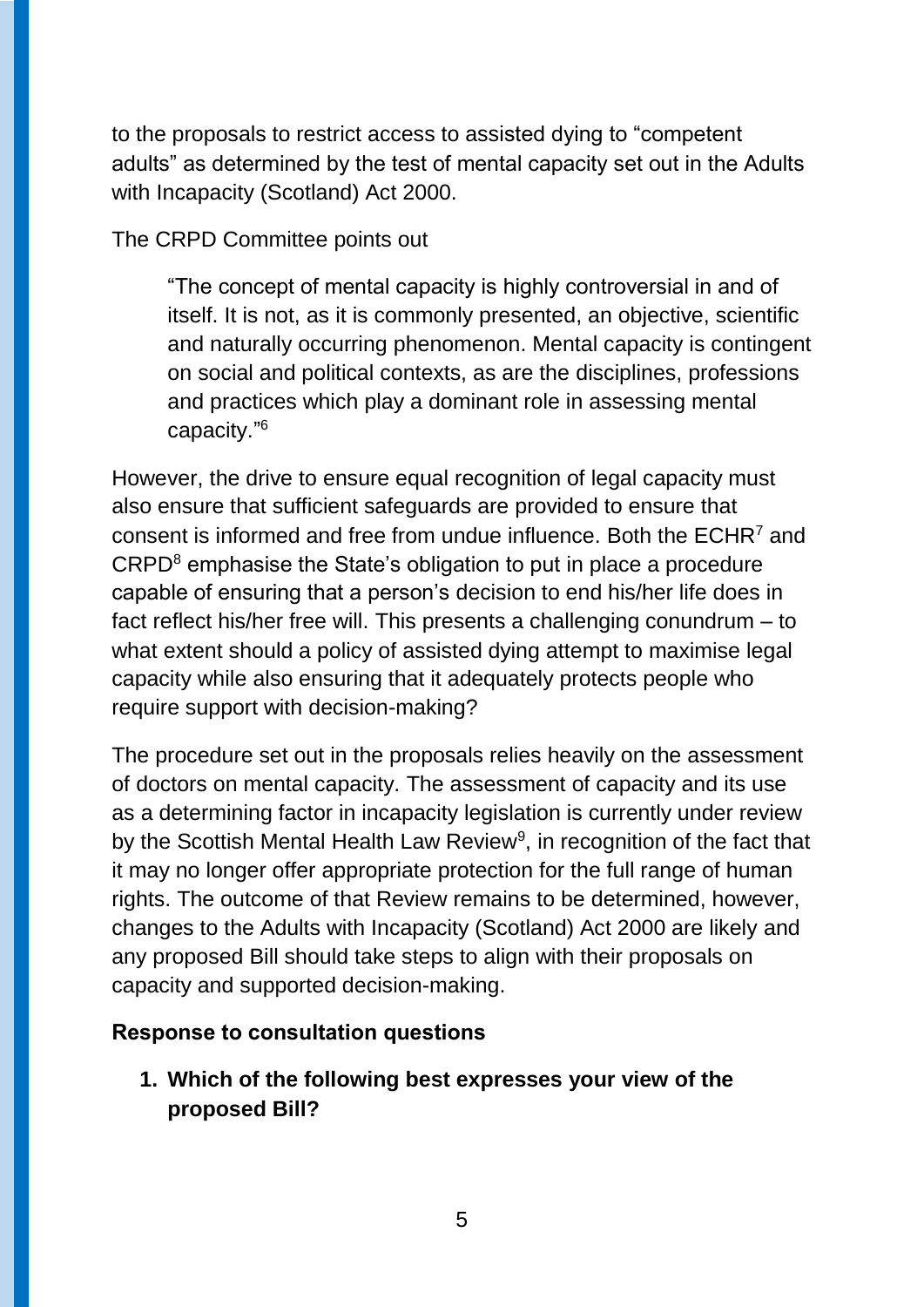Our previous submission highlighted the need for legal certainty, in both criminal prosecutions and the operation of procedures for assisted dying. The proposals offer an opportunity to provide such clarity. However, the Commission believes that, first and foremost, disabled people's organisations must be brought into the discussions and their concerns addressed.

The definition of terminal illness in the proposals (diagnosed as having a progressive disease which can reasonably be expected to cause their death and from which they are unable to recover) should, in particular, be discussed with disabled people's organisations to ensure it could not be taken to apply to people with conditions who have many years of life ahead of them. We recognise that the definition was discussed in the context of social security, however, that was for enabling purposes, to provide access to entitlements, whereas this is a situation where stringent protective safeguards are required. This may require a narrower definition. It is also worth considering whether an explicit prohibition on assisted dying for reason of disability/impairment is required.

While we remain neutral on the policy of assisted dying as a whole, we believe the following elements of the human rights framework outlined in this and our previous submission require careful consideration and balancing.

While Article 2 ECHR does not provide a right to die<sup>10</sup>, it equally does not explicitly prohibit states from legislating for assisted dying. Article 2 does oblige the national authorities to prevent an individual from ending their life if the decision was not made freely in full knowledge of the facts<sup>11</sup>. It must also, however, be read as a whole, together with Article 8 ECHR, whereby the ECtHR considers that an individual's right to decide by what means and at what point his or her life will end, provided he or she is capable of freely reaching a decision on this question and acting in consequence, is one of the aspects of the right to respect for private  $life^{12}$ .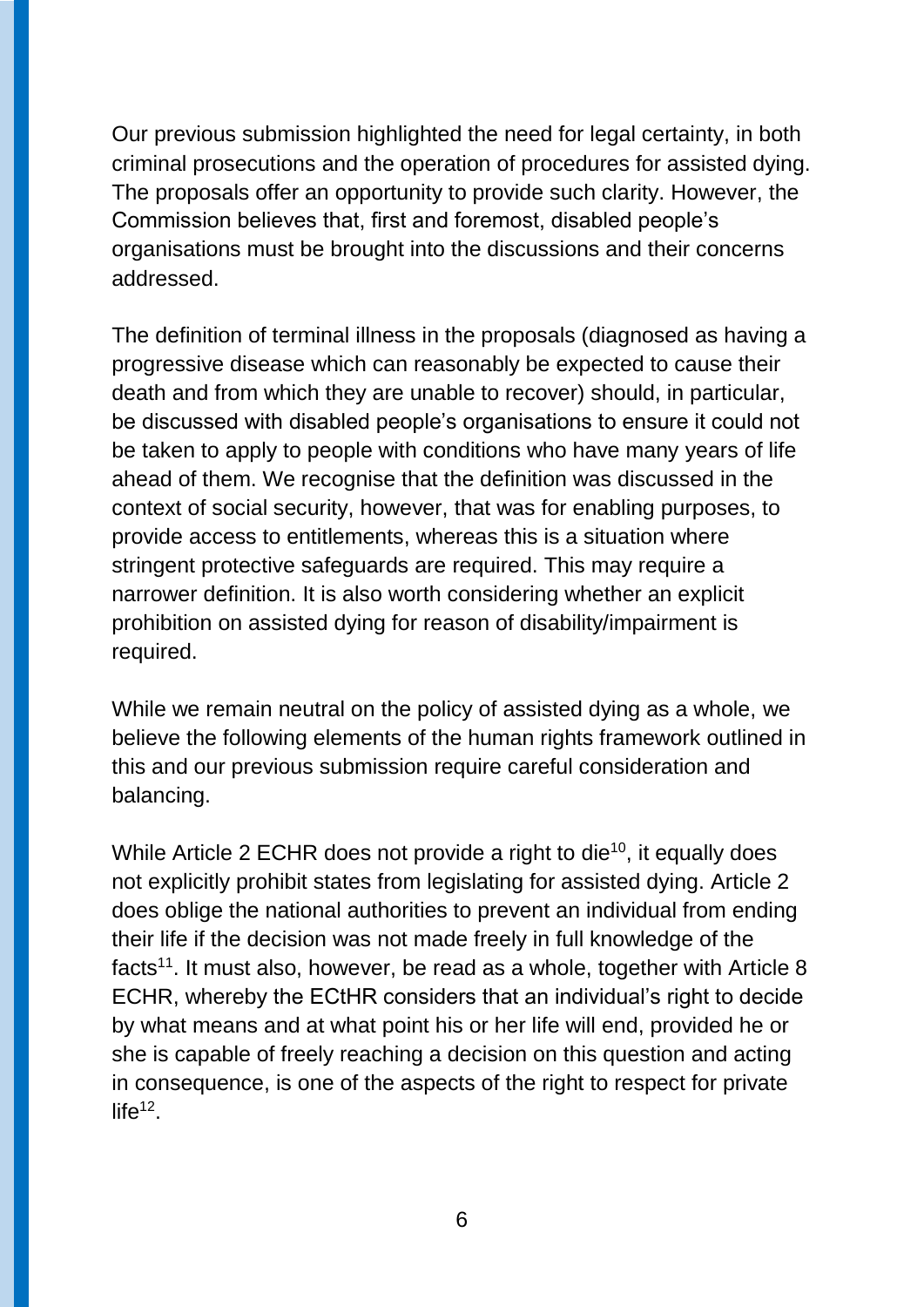A blanket ban on assisted dying (or what amounts to a blanket ban in the absence of recognition of exceptions which would permit assisted dying) therefore represents an interference with Article 8 which requires to be duly justified by reference to the following criteria:

- i. for a legitimate aim which is important enough to justify interfering with a fundamental right: the aim of protecting those who feel that they are a burden or are vulnerable to pressure (in terms of the ECHR, protecting "the rights of others" or "the protection of health") is one such aim which has been advanced in recent cases $13$ :
- ii. rationally connected to achieving that aim;
- iii. no more than reasonably necessary to achieve it (in other words, proportionate to the aim); and
- iv. in the light of this, striking a fair balance between the rights of the individual and the interests of the community<sup>14</sup>

The Supreme Court considered justification for interferences of this nature in England and Wales in detail in *R (on the application of Nicklinson) v Ministry of Justice. <sup>15</sup>* Given the wide margin of appreciation allowed to the State to determine its assisted dying laws, the views of national authorities such as the Supreme Court will be crucial in assessing the compatibility of any proposed laws. As such, the Supreme Court's assessment in *Nicklinson* is particularly instructive.

While, ultimately, the Supreme Court concluded that it would be institutionally appropriate for Parliament, rather than the Court, to consider the matter, they flagged concerns that the proportionality of a ban was uncertain:

*"The interference with Applicants' article 8 rights is grave, the arguments in favour of the current law are by no means overwhelming, the present official attitude to assisted suicide seems in practice to come close to tolerating it in certain situations [and] the rational connection between the aim and effect of [the legislation banning assisted suicide] is fairly weak."16*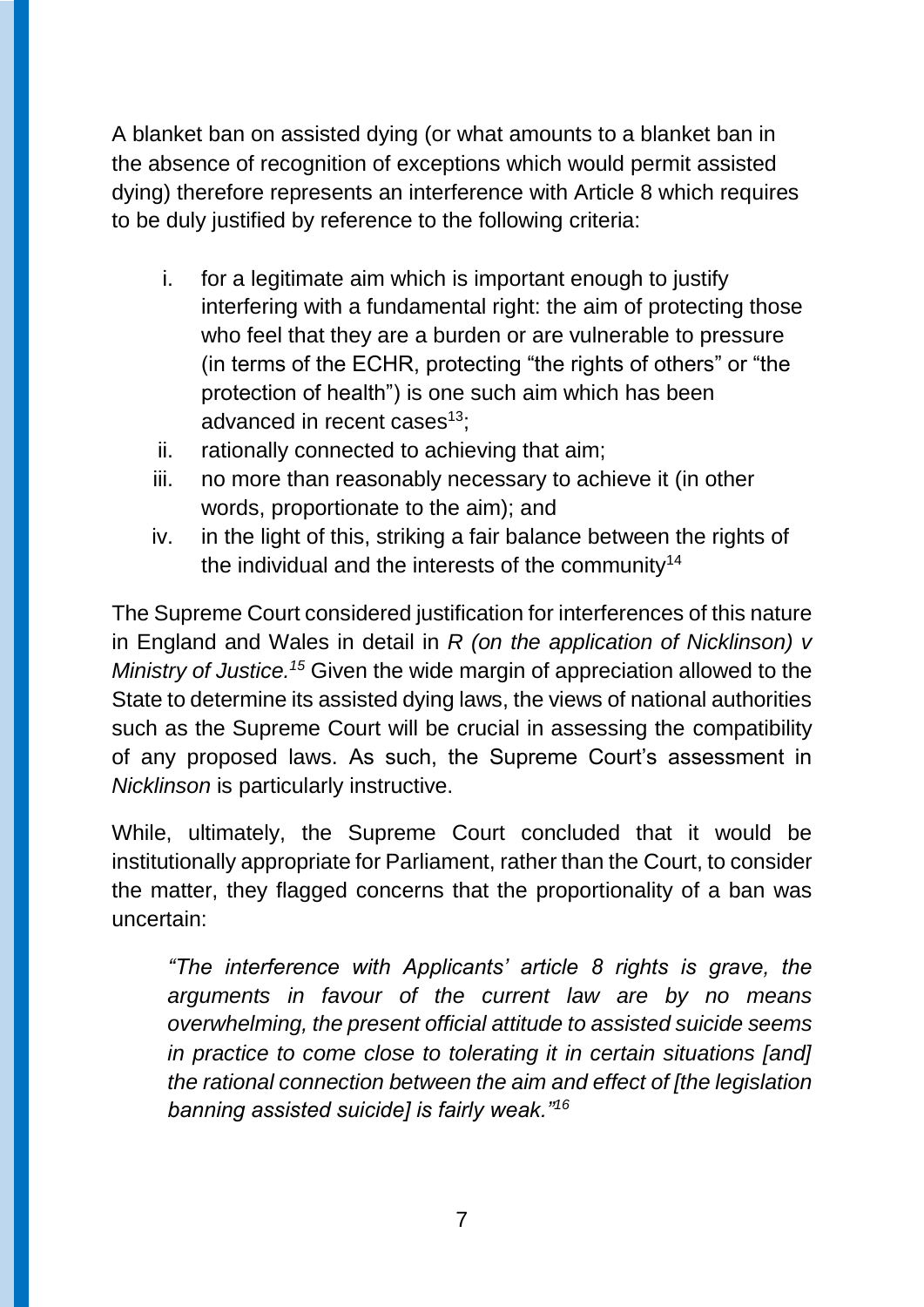In particular, a majority of Justices made clear that, if Parliament did not address the situation satisfactorily, there was a "real prospect that a further, and successful, application for a declaration of incompatibility may be made."<sup>17</sup>

The proposals therefore provide the opportunity for the Scottish Parliament to carry out the necessary assessment of whether the current situation remains a necessary and proportionate interference with the right to private and family life.

In order to assess the human rights compatibility of the proposals, it is necessary to consider their purpose. The proposed law seeks to address the lack of clarity over the legal situation of people who provide physical assistance for a person who chooses to die. The proposed form of assistance is the prescription and provision of medication which must be administered by the individual themselves. This purpose advances the individual's right to decide by what means and at what point his or her life will end, provided he or she is capable of freely reaching a decision on this question and acting in consequence. It does not, however, address the situation of people who, because of their physical illness, would be unable to act on their decision and would require the physical assistance of others. While the ECtHR has not found this to be discriminatory<sup>18</sup>, there should be explicit consideration of the objective and reasonable justification for maintaining this distinction.

# **4. Which of the following best expresses your views of the safeguards proposed in section 1.1. of the consultation document?**

The Supreme Court in *Nicklinson* considered, as an alternative to a universal ban, systems whereby a judge or independent assessor would make a determination as to the voluntary, clear, settled and informed wish to die, as a robust means of reducing concerns about its inappropriate use<sup>19</sup>.

Such a system would offer a higher degree of scrutiny and, accordingly, stronger safeguards for the right to life. It might also allow for appropriate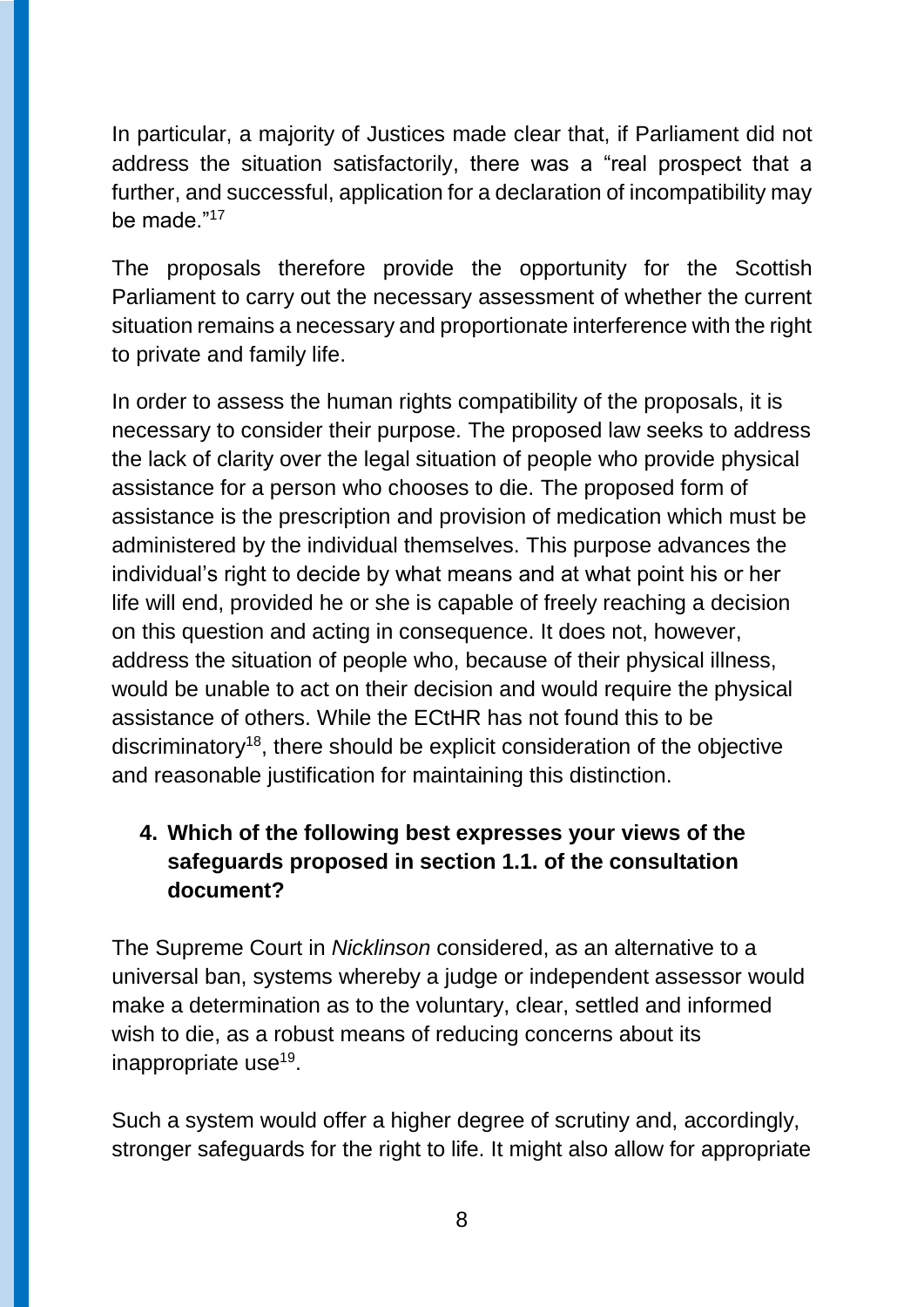tests to be designed to recognise the legal capacity of disabled people in a manner respecting Article 12 CRPD. Judicial determination would, however, provide a lesser degree of autonomy for the individual. The Commission believes that a system of judicial or independent assessment ought to be more closely considered.

# **5. Which of the following best expresses your view of the body being responsible for reporting and collecting data?**

The reporting and collection of data is essential to ensure each individual use of assisted dying is appropriate and upholds human rights. The Committee on the Rights of Persons with Disabilities has highlighted the importance of regulations for monitoring medical assistance in dying, data to assess compliance with the procedural safeguards regarding such assistance, and sufficient support to facilitate civil society engagement with and monitoring of this practice<sup>20</sup>. They recommend:

- i. Establishing regulations pursuant to the law requiring collection and reporting of detailed information about each request and intervention for medical assistance in dying;
- ii. Developing a national data standard and an effective and independent mechanism to ensure that compliance with the law and regulations is strictly enforced and that no person with disability is subjected to external pressure.